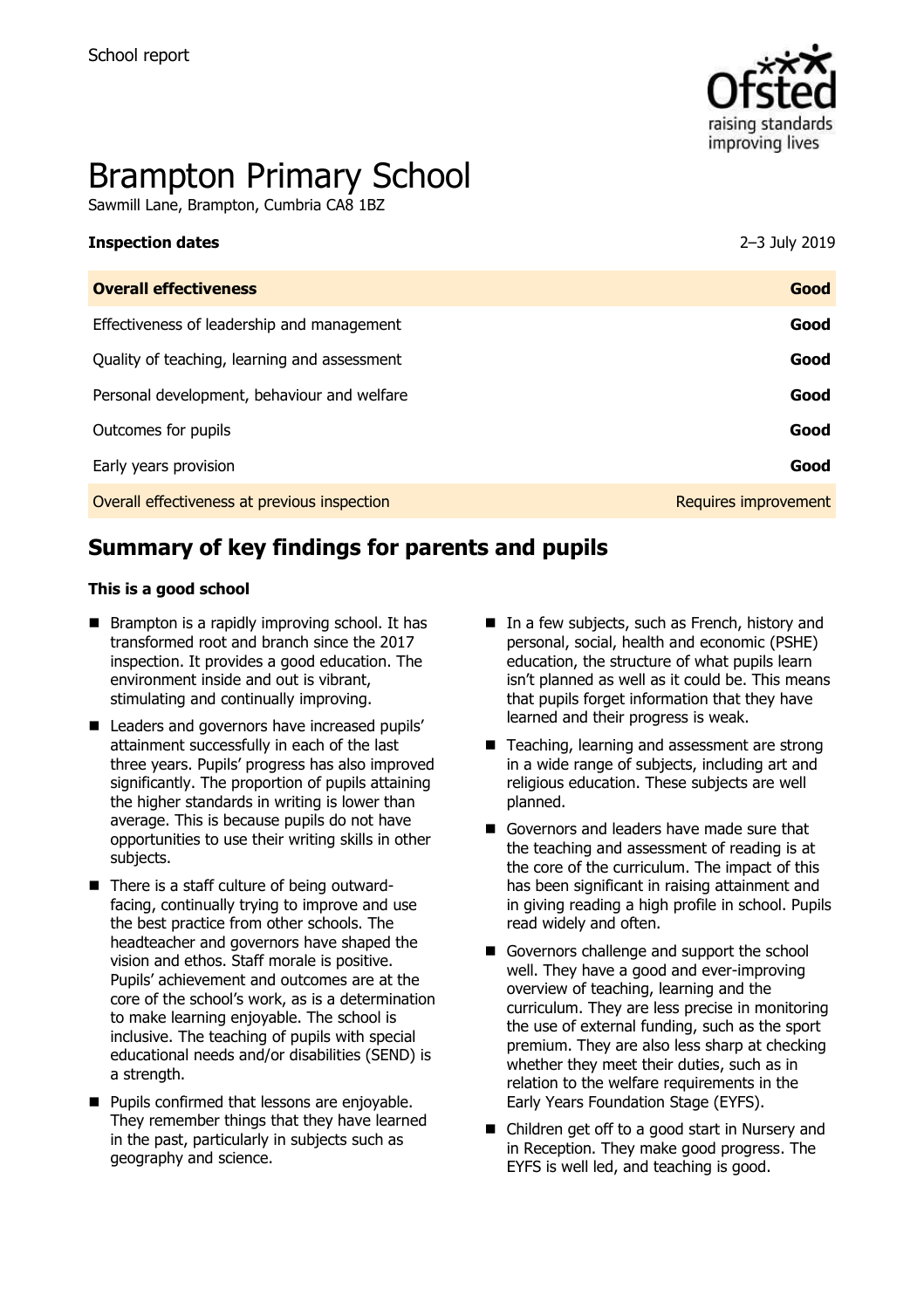

# **Full report**

### **What does the school need to do to improve further?**

- Improve the structure of the curriculum in French, history and in PSHE, so that pupils know more and remember what they have learned.
- Raise attainment in writing so that a greater proportion of pupils attain the higher standards, by making sure that pupils can apply what they have learned in English lessons to other subjects.
- Sharpen governors' monitoring of how external funds are spent, such as the sport premium, and of how well governors meet their statutory duties, such as the welfare requirements in the EYFS.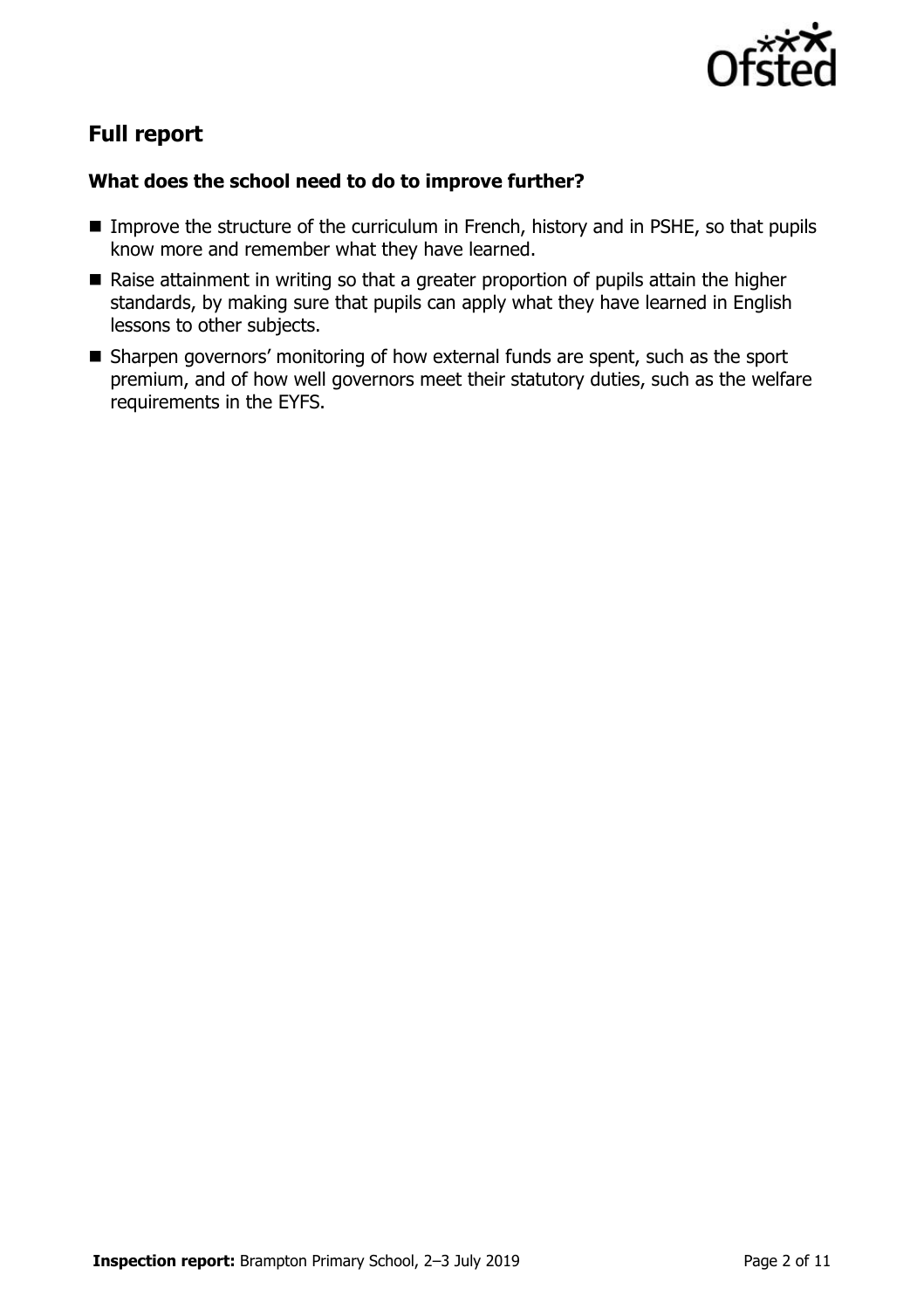

# **Inspection judgements**

#### **Effectiveness of leadership and management Good**

- Since his appointment, the headteacher has had a significant impact on the school. Staff, pupils, parents and carers agree about the transformation since the last inspection. A typical comment to inspectors and on Ofsted's online survey was: 'The school has improved so much since the previous Ofsted inspection from a parent's point of view. The new headteacher has worked hard to get to know the children and parents alike. There seems to be an ethos to ensure that they are the best they can be and the school has a real community feel.' Leaders and governors have an ambitious vision for pupils.
- Leaders have made positive changes to the school's culture and to the fabric of the building. They have done this in order to make better use of the space to enhance pupils' learning. The school is vibrant, stimulating and welcoming, with colourful, informative and motivational displays adorning the walls.
- Senior leaders have used training well to improve the quality and impact of teaching. Leaders at all levels have become outward-facing and reflective. They are keen to join in with local networks of schools to learn from others and to improve their own practice. This has meant that they have a good and accurate view of the school's strengths and weaknesses. There is a genuine openness and motivation to learn and improve. There are some very effective middle leaders, such as the SEND coordinator. There is effective communication with parents and outside agencies. Subject leaders in English, science, geography and mathematics have made significant impact on improving the curriculum and pupils' outcomes in their subjects.
- The curriculum is good. Most subjects are well planned, so that pupils, particularly in key stage 2, build on their knowledge each year. This is particularly the case in art, geography and science. Some subjects, such as French, history and PSHE, are not as well structured or planned as they could be to enable pupils to make good progress. In history, for example, there are large gaps in time between history topics. This means that pupils forget what they have been taught. The school has a very impressive museum which houses an array of fabulous historical artefacts. The curriculum enables pupils to increase their spiritual, moral, social and cultural development, as well as their understanding of fundamental British values. These aspects are well planned and taught through assemblies and also through visits by well-chosen speakers, such as the local police. Pupils are well prepared for their future living in modern Britain.
- The school is inclusive. Equality and diversity are strong elements of the school's work. This is particularly evident in the school's work with pupils with SEND. The curriculum ensures that pupils learn about important female role models, for example in art and in history. There is a growing and high-quality range of clubs out of school hours. The gardening club, for example, has recently been awarded level 3 of the Royal Horticulture Society School Gardening Award. There are clubs in sports, music and other activities, such as chess. Trips are an integral part of the curriculum. These are well planned to extend pupils' knowledge and understanding, such as the trips to a local farm.
- The local authority has provided effective support. This has led to the school improving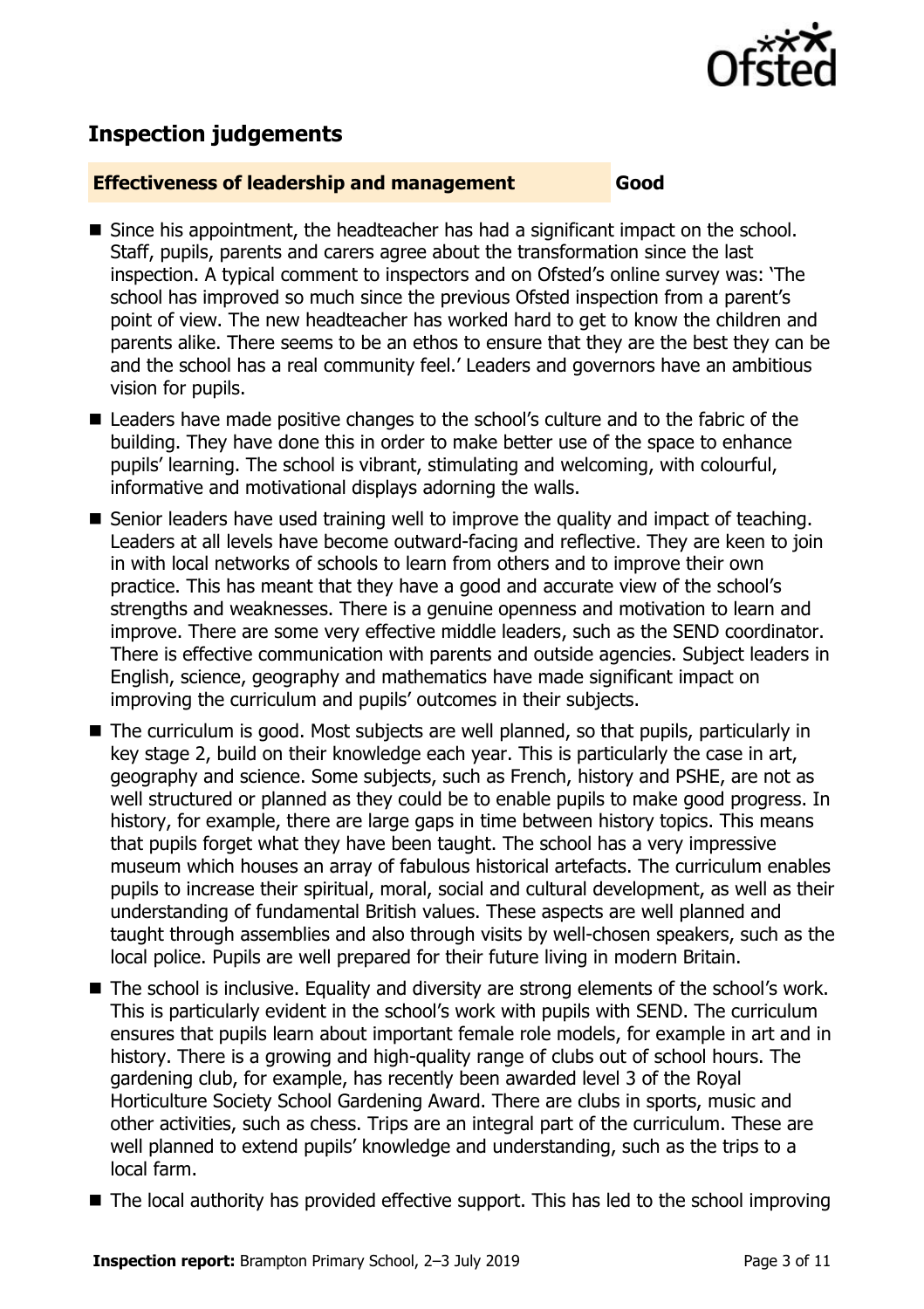

in the following aspects: the way that it meets the needs of vulnerable pupils; the accuracy of the school's assessment; and the way in which the school learns from others.

### **Governance of the school**

- The governing body is effective in challenging and supporting the school. Members of the governing body ask searching questions at meetings. They are frequent visitors to school. Through their links to subjects, governors have a good understanding of the quality of teaching. They also have a sound overview of pupils' attainment and their progress.
- Governors have an understanding of how and where external funds are spent, such as the money for pupils with SEND, the sport premium and for the higher-attaining pupil premium pupils. Governors' understanding is not as sharp as it could be in linking the fund to the actions taken by the school, and knowing the impact that the money has had.
- Governors have made sure that they meet their statutory duties, for example in making sure that the school's website meets requirements, in setting and overseeing a balanced budget and providing a good education. They do not, however, have a system in place to check whether they meet all of their duties. For example, there is no system to check whether they are meeting the welfare requirements of the EYFS in relation to teacher-to-child ratios.

### **Safeguarding**

- The arrangements for safeguarding are effective. Leaders are thorough in following up any concerns about pupils. They work well with outside agencies such as charities, child bereavement services and government departments. The documentation is thorough and of good quality.
- The staff are knowledgeable about safeguarding because they are well trained. The leaders, for example, have been recently trained and upskilled in protecting pupils from radicalisation and extremism. Safeguarding is given a high priority at staff meetings; it is a constant agenda item. Recently, staff have discussed safeguarding pupils across county lines. Safeguarding advice is highly visible around the school.
- There is a good system in place to check on visitors to the school, to make sure that the doors are secure to members of the public and to vet those wanting to work with children.

#### **Quality of teaching, learning and assessment Good**

■ Since the previous inspection, teachers plan English and mathematics lessons that are based more closely on pupils' prior learning and on teachers' assessment. There is also evidence in pupils' work that in science, art, geography and in religious education (RE), teachers build up pupils' knowledge and understanding in small chunks, over time. Teachers monitor and assess pupils' learning well. Teachers create lessons or additional teaching to rectify any pupils' errors or misunderstandings. The quality of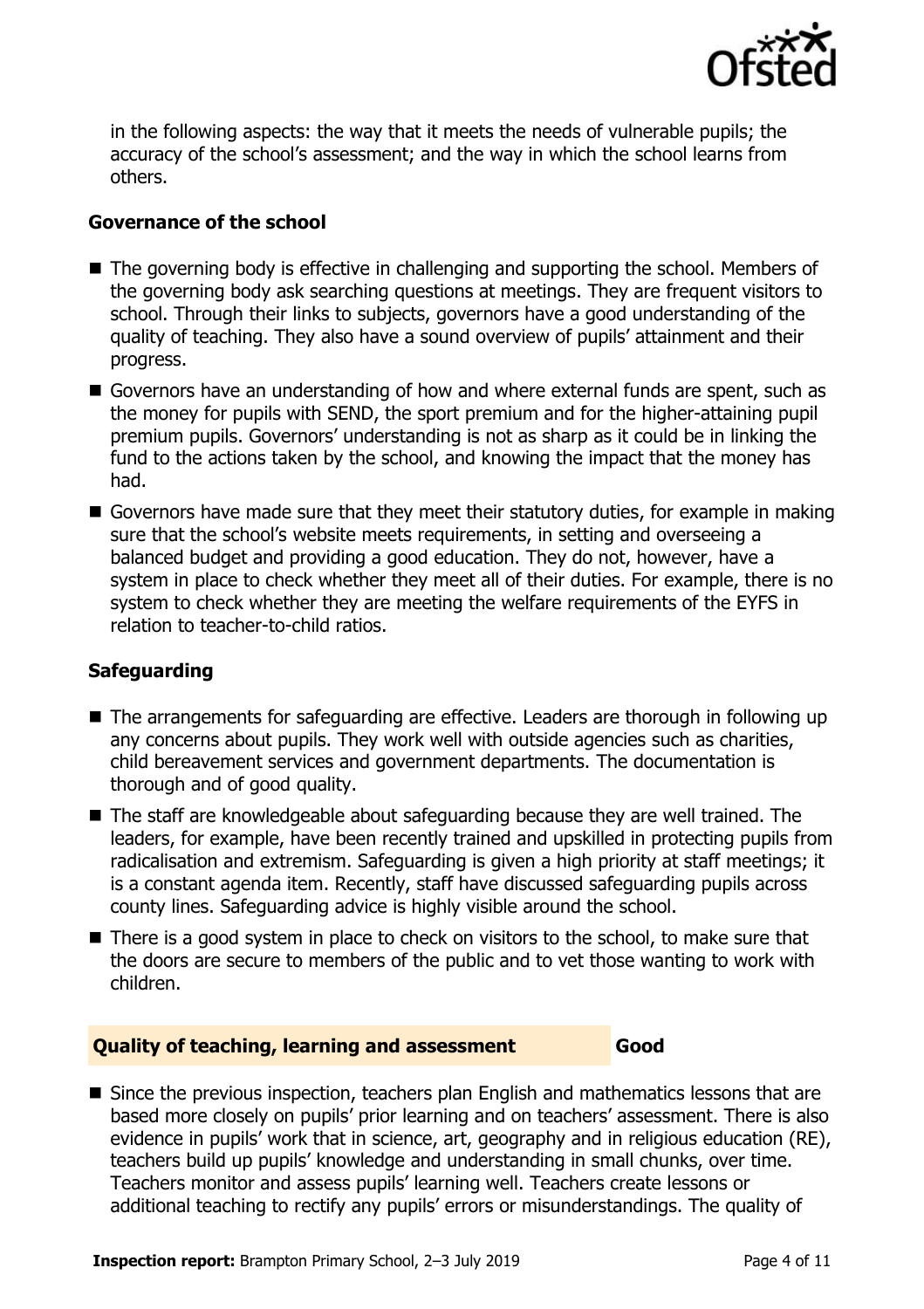

teaching in Years 5 and 6 is particularly effective.

- The teaching of reading is highly effective. Reading has a high profile and is a priority for teachers and leaders. Early reading, including phonics, is taught well. The teachers foster a love of books and reading. They teach the sounds and letters that pupils need to know when learning to read in a systematic order, which builds up over time. Inspectors heard pupils reading. Pupils used their phonic knowledge to read words that they could not recognise by sight. Teachers make good links between the correct pronunciation of the sounds and how to read, spell and write the words. The books are selected well to be at the right reading level for the pupils.
- The teaching of mathematics is a strength. Teachers introduce pupils to small chunks of mathematics in a well-structured order, which become more complex each time. Pupils use their understanding to do calculations and to solve problems. Teachers set questions and activities that make pupils think deeply.
- Teaching for pupils with SEND is a strength. The additional adults know the pupils well, and ask questions and set tasks that allow pupils to achieve as well as they can. Pupils are fully included in activities.
- Disadvantaged pupils are taught well, particularly in reading. They read widely and often and have a good knowledge of books and authors. This group of pupils make good progress. Leaders use an effective and flexible system based on the needs of the pupils. They are sometimes taught in small groups. This supports them to catch up with any missing knowledge or understanding. There is less in place to enable the most able pupils in this group to attain the higher standards.
- Since the 2017 inspection, the teaching of the most able pupils has been more effective. They are challenged in most lessons to think and to apply what they have learned. Their work shows that in some year groups, particularly those with more than one year group, the most able pupils are taught the same content as the lower-ability pupils in the year group below. As a result, a lower proportion of pupils than the national average attains the higher standards.
- The quality of teaching in art and design, geography and science is strong. Pupils develop their knowledge and understanding and retain the knowledge that they have learned. Teaching is less effective in French, history and in PSHE.

#### **Personal development, behaviour and welfare Good**

#### **Personal development and welfare**

- The school's work to promote pupils' personal development and welfare is good. In the surveys and in conversation with inspectors, pupils confirmed that they feel safe. They have a good knowledge and understanding of how to protect themselves when online, including when playing games. They learn about how to lead healthy lives. This includes how to limit screen time, maintain healthy diets and how to be physically active.
- **Pupils are self-confident, articulate, friendly, polite and show good manners. They show** respect for each other and socialise well.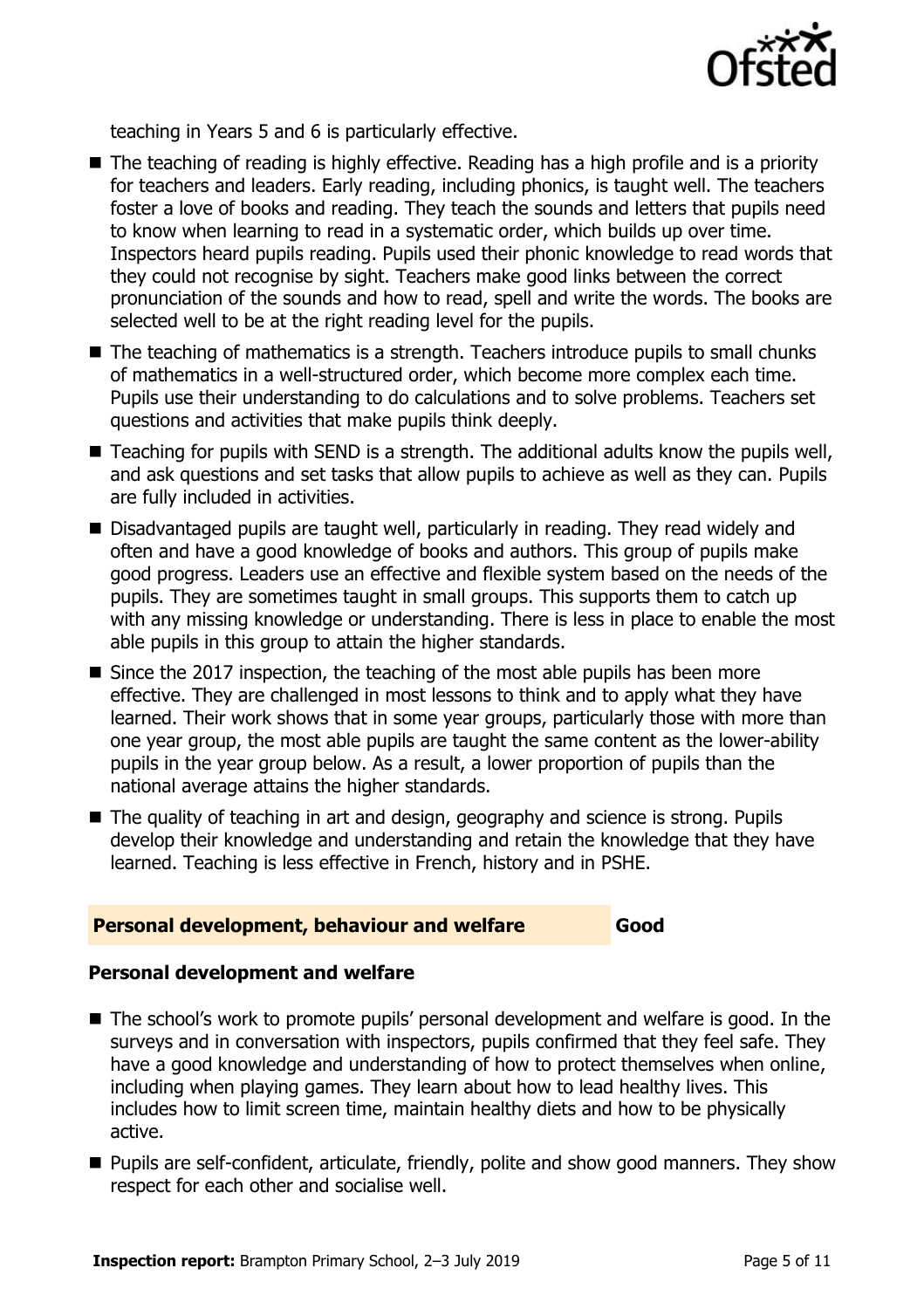

■ There are few instances of bullying, according to parents, pupils and the school's own records. Staff deal quickly and successfully with instances in which there is namecalling or other bullying.

### **Behaviour**

- The behaviour of pupils is good. Their positive attitudes to learning aids their good progress. They are self-disciplined and know right from wrong. They listen well to the teachers and to each other. They contribute well in lessons. They are respectful when answering questions and listening to others contribute their thoughts and answers. Pupils concentrate well on tasks in groups, as well as individually. There is little disruption to learning.
- Around school, pupils also behave well. Staff said that they feel supported by leaders in how to deal with any inappropriate behaviour. Pupils show respect to visitors and adults. They socialise well with each other in the canteen and at lunchtimes in the spacious play areas. Pupils were eager to tell inspectors the positive difference that having play equipment at breaktimes had made to their physical activity and also to their enjoyment of school.
- Pupils' attendance was above the national average in 2018, as it is in the current academic year.
- There have been no exclusions in the last few years, and very few reportable behaviour incidents.

#### **Outcomes for pupils Good Good**

- **Pupils' attainment has increased in each of the last three years in English, mathematics** and in science. For example, the proportion of pupils attaining the expected standard at the end of Year 6 has almost doubled from 40% in 2016 to 78% in 2018. Attainment in the national phonics screening check is around the national average in the past but in the current Year 1, almost every child attained the expected standard.
- **Pupils make good progress in reading, writing, mathematics, geography, art, science** and in RE. In 2018, pupils' progress in mathematics was well above the national average. Their work in these subjects, and answers to questions, shows that they have learned and can articulate some complex ideas. For example, in geography, pupils know the following: how volcanoes and earthquakes occur, the names and types of rock and how different materials can and cannot dissolve. In art, they develop good painting and drawing skills. From simple paint and colour work, they make good progress towards learning pointillism, paint washes and the emotions represented by colour.
- **Pupils make less progress in history and French. Pupils, when asked, could not answer** some basic questions in French such as their name and age. They have many worksheets in their folders writing out words in French. Pupils choose what to learn themselves on an online package rather than through a systematic teaching of knowledge. In history, pupils' work shows that they cover a range of history topics. They are introduced to timelines and how to use sources to draw historical conclusions. However, pupils have not remembered enough about time periods and how they fit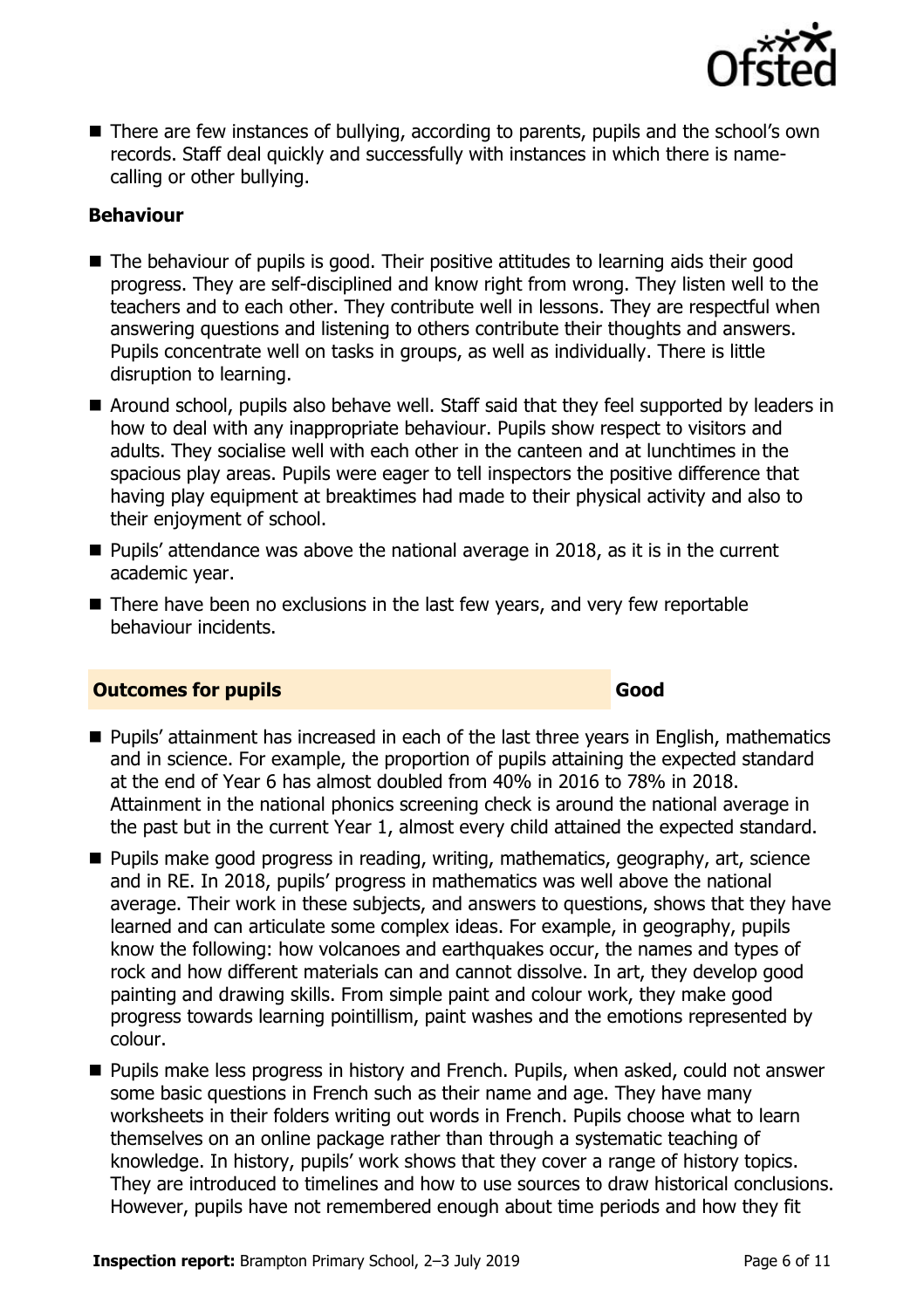

into the history of Britain. They struggle to get key civilisations into the right order or to remember anything about life in the past.

- **Pupils who are disadvantaged make good progress. The gap in attainment between** this group and other pupils nationally is decreasing quickly. Disadvantaged pupils respond well in lessons. They are articulate and they read widely and often.
- **Pupils with SEND make good progress from their individual starting points. There is no** 'glass ceiling' in lessons. Teachers and adults are determined that this group of pupils learn and go as far as they can. Pupils repeat aspects of their work so that they remember key pieces of knowledge, such as times tables and phonic sounds.
- **Pupils in key stage 2 are well prepared for moving on to high school. There is a good** system of transition. For example, this week, Year 6 pupils had a sport transition where they went to the local high school to demonstrate their physical education skills and knowledge. Pupils have the reading knowledge that they need to be able to unlock and understand the curriculum in Year 7.
- The most able pupils achieve well in a wide range of subjects. However, some of them do not reach their potential, particularly in writing. This partly is because they are not required to use their knowledge of sentences, structures and styles, spelling and vocabulary in other subjects in the curriculum.

#### **Early years provision Good Good**

- Children get off to a good start, whether they start in Nursery or in Reception. The headteacher made significant changes to the classrooms and to the use of space in the EYFS. Parents are positive about the change. A typical comment in the online Ofsted survey was: 'Over the year, I have noticed improvements. The Reception class area is bigger, with appropriate tasks and zones for the children... the staff are welcoming and approachable.'
- $\blacksquare$  The majority of the children start with knowledge and development below that which is typical for three- and four-year-olds. They make good progress during their time in early years. By the end of Reception, approximately two thirds of them have attained a good level of development. Children develop a range of vocabulary and apply a wider range of writing skills across the year. By the end of the year, most children can write in full sentences which are correctly punctuated and spelled. Pupils are well prepared for Year 1.
- Teachers plan lessons well to meet children's needs and to extend their knowledge and understanding. Activities that involve play, exploration and 'having a go' are purposeful and build on what children already can do. For example, in the previous week, teachers had a sport focus. This inspired a group of children during the inspection to 'have a go' and create their own obstacle course with a range of blocks. They made a course with different levels and jumps which were spaced apart.
- Teachers demonstrate and explain new and key ideas well. They ask questions that check on children's memory and understanding. Teachers lead the children into thinking more deeply. Teachers ask questions to develop children's imagination and creativity.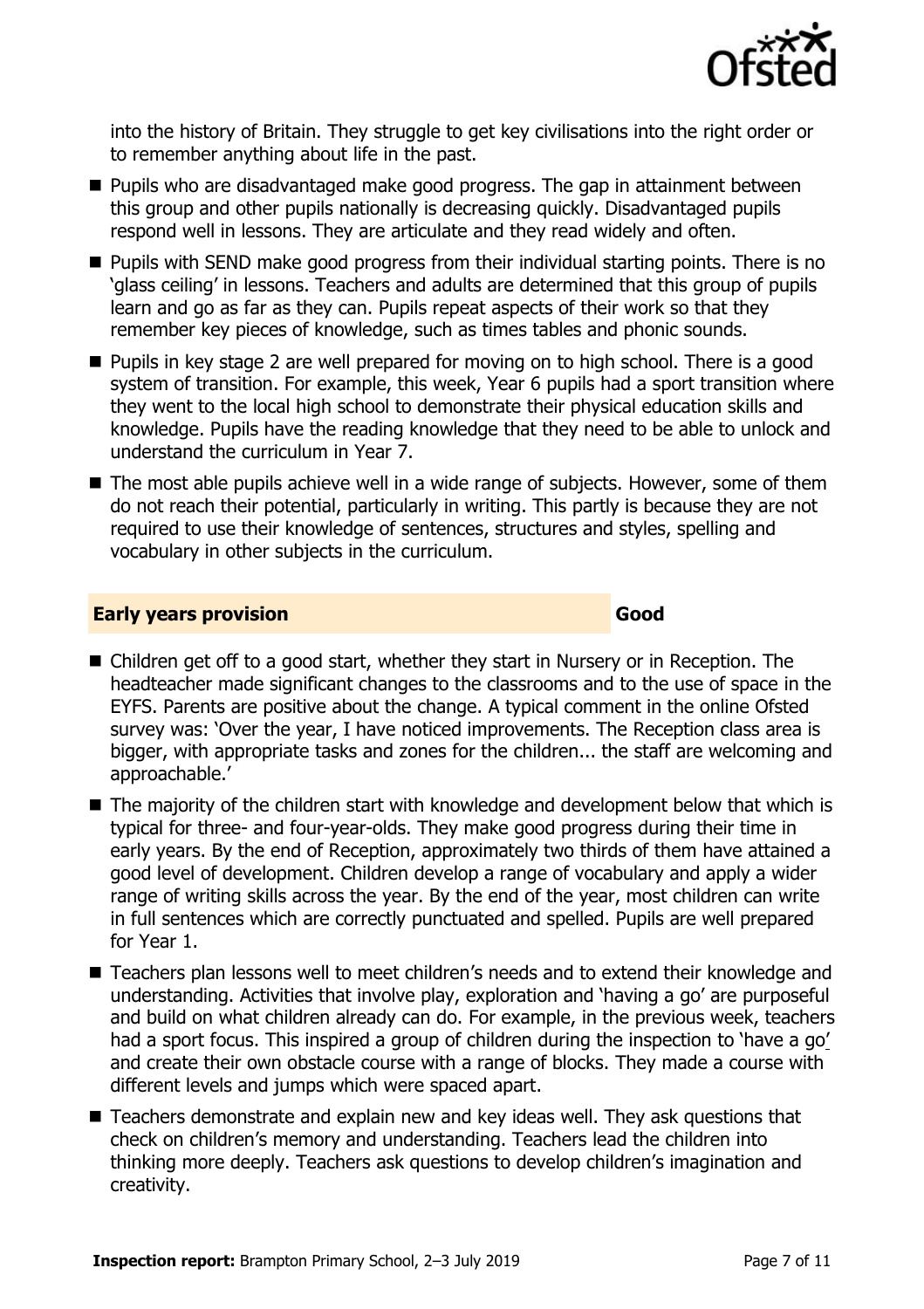

- The leadership of the EYFS is good. The leader has an accurate understanding of each child, of what the EYFS needs to do to improve and what its strengths are. She has developed a good system to induct new children into the EYFS. This builds on what she has found out about each child before they start, both academically and pastorally. The governing body and leaders do not systematically check whether the welfare requirements are met. On the first day of inspection, there was a breach of the teacher-to-child ratio. This was rectified by the second day.
- The EYFS leader promotes the love of reading well. Children start learning phonics from day one. There is a well-planned and structured system for children to learn how to read. The books are of good quality and are well maintained. The leader is skilled and well trained in how to teach reading, as are other adults in the classes.
- The curriculum is broad. It is enriched by a good variety of activities, trips and visitors. A few weeks ago, for example, a specialist brought to the EYFS a range of bugs and critters to examine and learn about. This built on what the children had been learning about mini beasts. Teachers work well with parents and with other early years providers. There is evidence that teachers celebrate children's 'wow' successes and achievements at home to plan further activities.
- Children are confident. They know the systems and routines well. They access resources confidently and look after them. They behave well, listen and respond to adults' requests and suggestions. They are visibly happy and enjoying their time in the EYFS.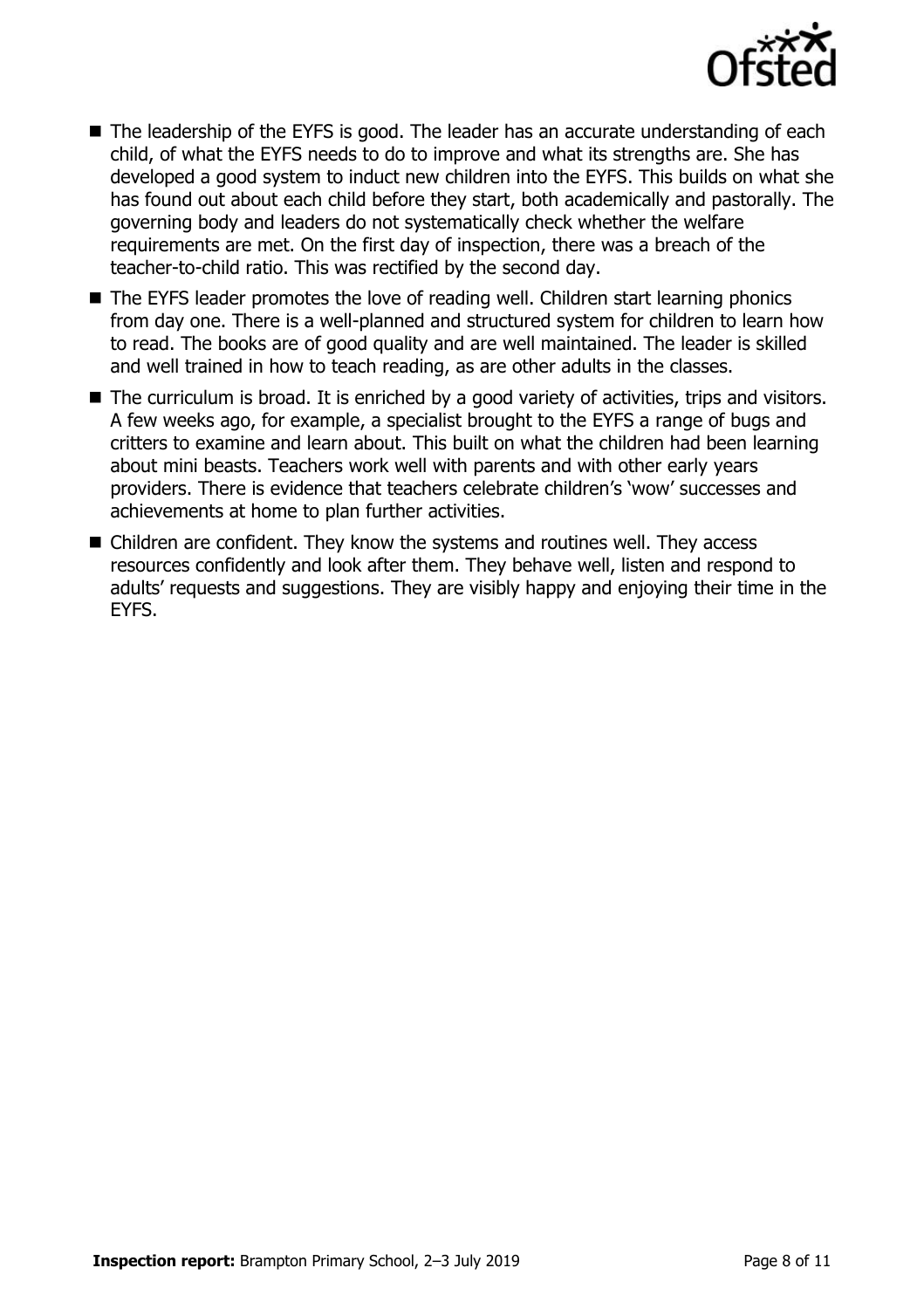

# **School details**

| Unique reference number | 112405   |
|-------------------------|----------|
| Local authority         | Cumbria  |
| Inspection number       | 10087840 |

This inspection of the school was carried out under section 5 of the Education Act 2005.

| Type of school                      | Primary                          |
|-------------------------------------|----------------------------------|
| School category                     | Maintained                       |
| Age range of pupils                 | 3 to 11                          |
| <b>Gender of pupils</b>             | Mixed                            |
| Number of pupils on the school roll | 231                              |
| Appropriate authority               | The governing body               |
| Chair                               | Gillian Hodgson                  |
| <b>Headteacher</b>                  | <b>Richard Clark</b>             |
| Telephone number                    | 01697 742158                     |
| Website                             | www.bramptonprimaryschool.co.uk/ |
| Email address                       | head@brampton.cumbria.sch.uk     |
| Date of previous inspection         | 26 January 2017                  |

#### **Information about this school**

- Mr Clark started as headteacher at the start of September 2017. Since the most recent inspection, the structure of governance has changed. There is now only one chair of the governing body.
- The number of pupils on roll is reducing because the standard intake number has dropped from up to 45 pupils each year, to 30 pupils each year.
- Approximately 10% of pupils have been identified with SEND, which is similar to the national average. Almost 20% of pupils have been identified as being disadvantaged, which is similar to the national average.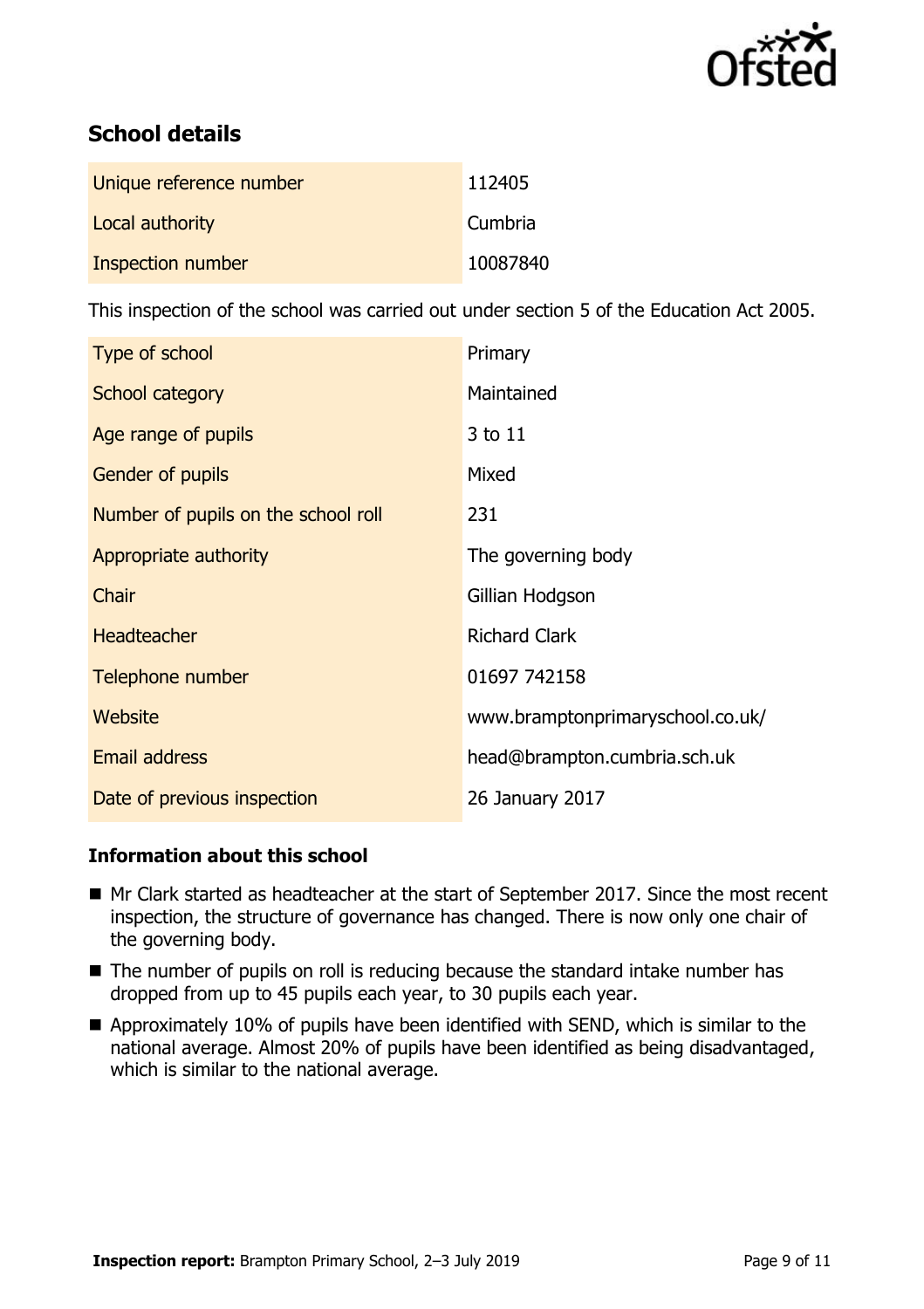

# **Information about this inspection**

- Inspectors visited a variety of lessons including mathematics, English, design and technology and enterprise. Some of the observations were held jointly with either the headteacher or deputy headteacher. They looked at pupils work from each year group and met with three groups of pupils.
- **Inspectors gathered the views of parents by looking at the school's own survey, by** meeting parents when they dropped their children off at school and by looking through the 43 responses to Ofsted's online survey, Parent View.
- In addition to meeting pupils throughout the day, inspectors also met pupils formally. Inspectors looked at the 32 responses to Ofsted's pupil online survey and the school's own survey. The inspectors also gathered the views of staff by looking at the 20 responses to the staff surveys.
- **Inspectors met with five members of the governing body, and also met with a** representative of the local authority. Inspectors met with a range of staff who lead subjects, as well as with senior leaders.

#### **Inspection team**

Allan Torr, lead inspector and offsted Inspector

**Timothy Gartside Construction Construction Construction Construction Construction Construction Construction Construction Construction Construction Construction Construction Construction Construction Construction Construct**